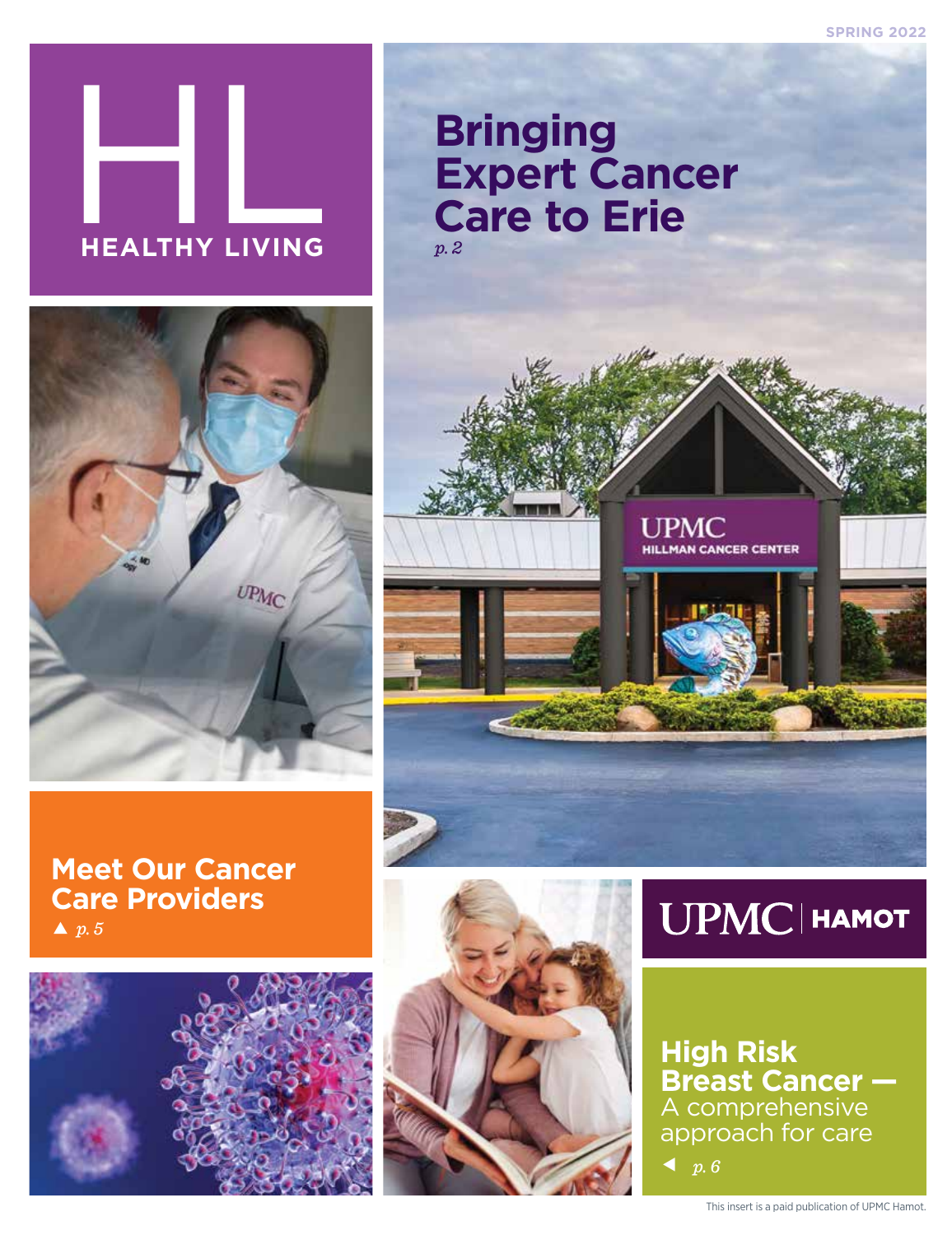# Bringing Expert CANCER CARE to Erie



**UPMC HILLMAN CANCER CENTER** is the only National Cancer Institute-designated Comprehensive Cancer Center in western Pennsylvania. The UPMC Hillman Cancer Center network includes locations throughout Pennsylvania, Ohio, Maryland, and New York.

One of those locations is in Erie. And because it's part of the UPMC Hillman Cancer Center network, Erie-area residents can expect the same care, expertise, and cutting-edge treatments that every other UPMC Hillman Cancer Center location provides.

"As someone who hails from western Pennsylvania, I am very excited to do my part to bring the high standard of care and the most exciting opportunities in cancer treatment to folks here in Erie," says **Benjamin Greenberger, MD**, radiation oncologist with UPMC Hillman Cancer Center in Erie. "Many people in the community may think they have to go to a big city to receive the most exciting new therapy, but with the UPMC Hillman network we have a great deal of support, resources, and opportunities to bring the same care and clinical trials available at a major center to our community."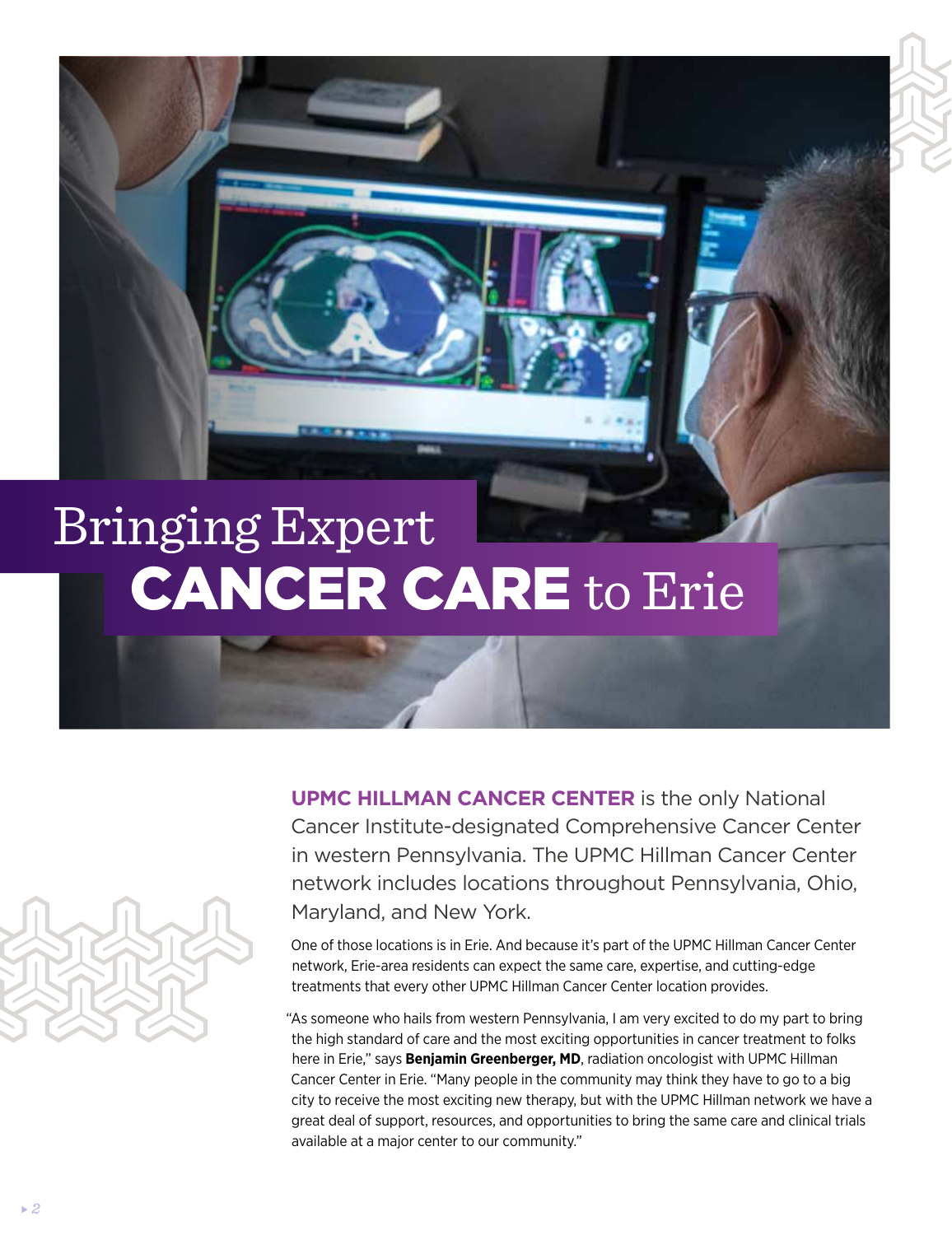

#### **NCI Designation: What Does It Mean?**

Designation by the National Cancer Institute (NCI) as a Comprehensive Cancer Center demonstrates excellence in cancer research, patient care, education, and community outreach. UPMC Hillman Cancer Center is one of only 52 NCI-designated Comprehensive Cancer Centers in the country — and the only one in western Pennsylvania.

"As an NCI-designated cancer center, patients can be assured that UPMC Hillman Cancer Center has a proven record of improving patient outcomes with respect to cancer diagnosis. It opens doors for patients to clinical trials they might not otherwise have access to," says **David Seastone, DO, PhD**, medical oncologist with UPMC Hillman Cancer Center in Erie. "The advantage of being an NCIdesignated cancer research center is that patients who come here can be assured they have access to the best available research."

UPMC Hillman Cancer Center in Erie uses the Edge™, which is among the latest advancements in radiation oncology equipment.

#### **Research and Clinical Trials**

Clinical trials and research lead to more advanced cancer treatments and benefit both researchers and patients. Past clinical trials have contributed to the cancer therapies that are being used today. Also, patients who participate in clinical trials may have access to the latest treatments.

"In my experience, occasionally patients will have fears and apprehensions about participating in clinical trials. Oftentimes, patients will refer to themselves as 'guinea pigs,'" says **James Ohr, DO**, medical oncologist with UPMC Hillman Cancer Center in Erie. "In reality, they're giving themselves the opportunity to participate in cutting-edge research and, potentially, treatments that will be the standard of care in the future."

**Services available at UPMC Hillman Cancer Center in Erie include:**

#### **MEDICAL ONCOLOGY**

Uses medicine to treat cancer. This may include chemotherapy, immunotherapy, or hormone therapy.

#### **RADIATION ONCOLOGY**

Uses radiation to shrink tumors and kill cancerous cells. It can be used in conjunction with other cancer treatments, including chemotherapy and surgery.

#### **SURGICAL ONCOLOGY**

Uses surgery to remove or reduce tumors and cancerous tissues. Surgery may be part of a treatment plan that also includes medical and radiation oncology.

A cancer diagnosis is a difficult situation for patients and their families. No matter what their treatment plan is, patients can expect not only high-level clinical care, but also warmth and empathy from the UPMC Hillman Cancer Center staff.

"At UPMC Hillman Cancer Center, the patients are going to have a full experience. They're going to realize that there's a tremendous amount of compassion and care that's being delivered for them," says Dr. Ohr. "The care and compassion that goes along with their health care delivery is second to none."

*3*

Edge™ is a trademark of Varian Medical Systems, Inc.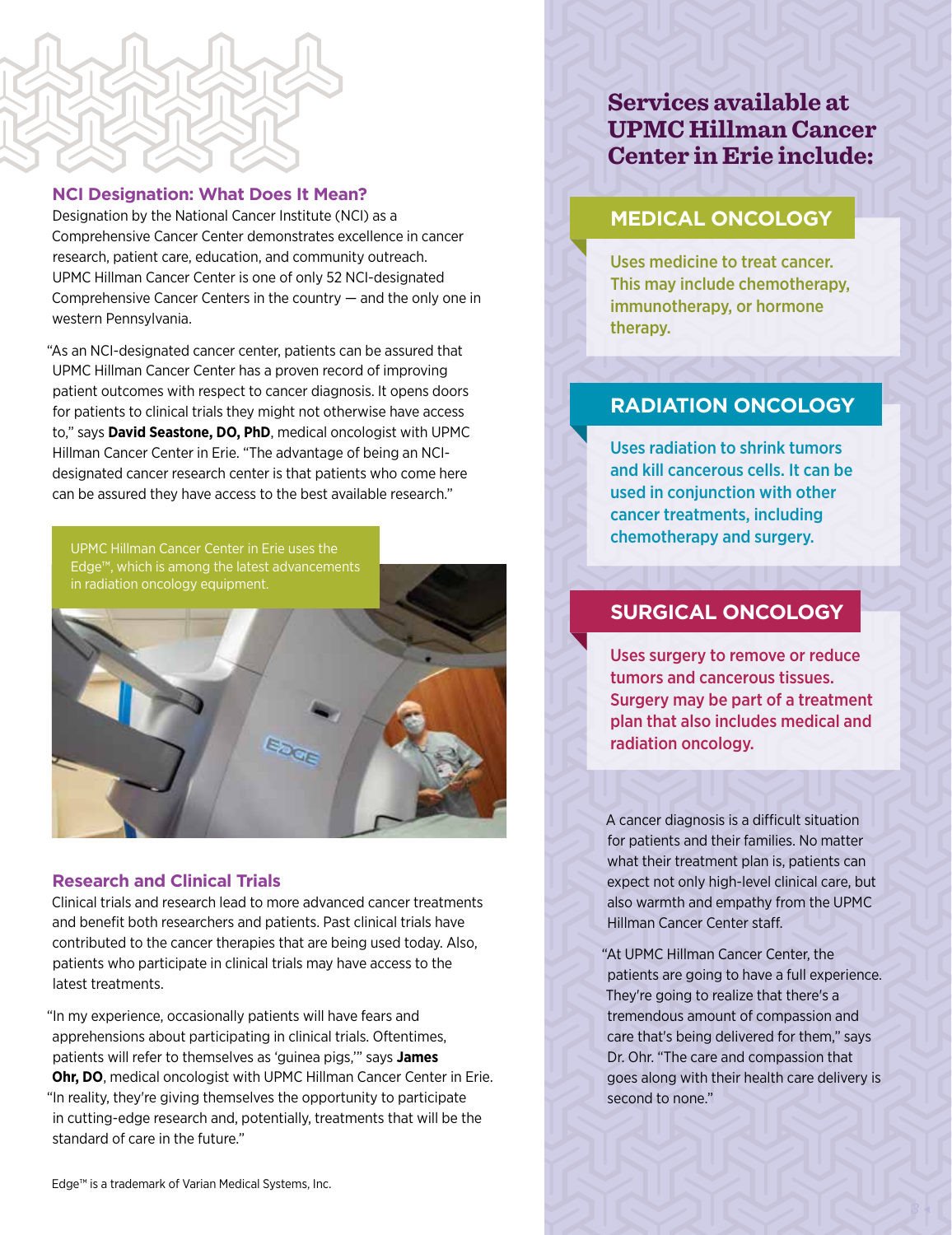

## We have seen incurable cancers now becoming curable. **99**

— James Ohr, DO



An entire team — including doctors, nurses, and researchers is designated to care for clinical trial participants. As patients go through the screening process and treatment, the team closely monitors them to ensure that the care they're receiving is not only beneficial, but also safe.

"I'm very passionate about bringing clinical trials to Erie to not only provide a service to the community it so desperately needs and could benefit from, but also to advance oncology care," says Dr. Ohr. "If it were not for the doctors who advanced clinical oncology research and the patients who participated in those research projects, we would not be where we are today."

"Cancer research is a critical element of how we advance the standard of care in cancer treatments and patient quality of life in general," says Dr. Greenberger. "We do our very best

to make sure the next generation of clinical trials and research opportunities are available here in the community for our patients."

#### **Advancements in Care**

Cancer care is always evolving. Thanks to research and clinical trials, cancer treatments have advanced during recent years. They will continue to do so as researchers learn more about different types of cancer and the therapies they respond to.

Dr. Ohr says immunotherapy is one of the most exciting and innovative developments of the past decade. This type of cancer treatment encourages the body's own immune system to recognize cancer cells and destroy them.

"We have seen incurable cancers now becoming curable. We have seen people survive with incurable cancers for longer than anyone had ever thought or hoped in the past. As we continue to move forward with our clinical trial portfolios, we have an extensive and expansive number of immunotherapy trials that we fully anticipate are going to further advance oncology care as we move into the next decade," says Dr. Ohr.

Dr. Greenberger says the paradigm of cancer treatment has been shifting from viewing cancer as either curable or not curable to treatable and manageable. "Increasingly, we are realizing that patients have a spectrum in between where cancer may be starting to spread but hasn't really gotten a foothold," he says, adding that doctors and researchers now have evidence that aggressive treatment and next-generation imaging can identify areas where cancer may have spread.

"We can actively target both the area where cancer originates and areas where cancer is starting to spread. And we've often seen dramatic improvements in a patient's prognosis. A decade ago, they may have only been given a few years to live. Now we're seeing patients live for long periods of time with cancer not playing an

active role in their lives," Dr. Greenberger says.

### LEARN MORE





**UPMC Hillman Cancer Center** 2500 West 12th St. Erie, PA 16505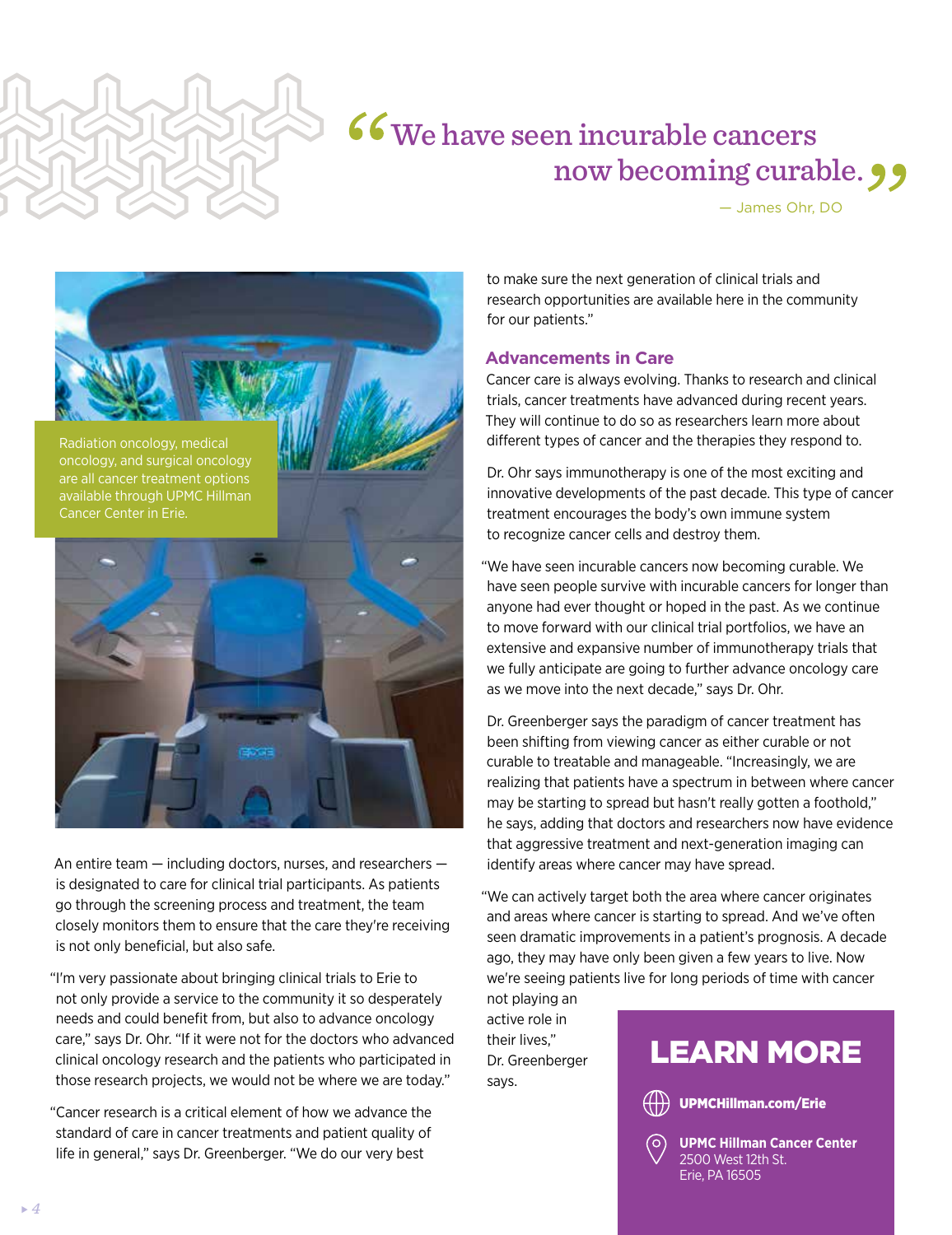# MEET OUR UPMC HILLMAN **CANCER CENTER**

#### ZULFIQAR HUSSAIN, MD, FACP,

MEDICAL ONCOLOGY

Dr. Hussain is board-certified in internal medicine, medical oncology, and hematology. He received his medical degree from Dow Medical College in Karachi, Pakistan. Dr. Hussain completed an internal medicine residency at St. Louis University Hospital and was selected as chief resident in his final year. He also completed a hematology/oncology fellowship at Albert Einstein College of Medicine in the Bronx, N.Y.

#### JAMES OHR, DO, MEDICAL ONCOLOGY

Dr. Ohr is board-certified in medical oncology, hematology, and internal medicine and has a clinical interest in gastrointestinal malignancies, peritoneal carcinomas, and head and neck malignancies.

He earned his medical degree from Philadelphia College of Osteopathic Medicine and completed an internal medicine residency and hematology/ oncology fellowship at The Western Pennsylvania Hospital in Pittsburgh.



#### JAN ROTHMAN, MD, MEDICAL ONCOLOGY

Dr. Rothman received his medical degree from Newcastle University Medical School in England. He completed an internal medicine residency at New York Infirmary-Beekman Downtown Hospital in New

York, serving as assistant chief resident in his final year. He also completed a hematology/oncology fellowship at Winthrop University Hospital in Mineola, N.Y. Dr. Rothman is board-certified in internal medicine, hematology, and medical oncology.



## PROVIDERS

#### DAVID SEASTONE, DO, PhD, MEDICAL ONCOLOGY

Dr. Seastone is board-certified in internal medicine and medical oncology. He received his doctoral degree from Louisiana State University Health Sciences in Shreveport, La., and his medical degree from Lake Erie College of Osteopathic Medicine. Dr. Seastone completed an internal medicine residency at Cleveland Clinic and a hematology/ oncology fellowship at Cleveland Clinic Taussig Cancer Institute.

#### BENJAMIN GREENBERGER, MD, RADIATION ONCOLOGY

Dr. Greenberger received his medical degree from Harvard Medical School in Boston and completed a radiation oncology residency at Thomas Jefferson University Hospital in Philadelphia. He is board-eligible in radiation oncology.



#### PHILLIP ZENTNER, MD, RADIATION ONCOLOGY

Dr. Zentner received his medical degree from Vanderbilt University Medical School in Nashville, Tenn., and completed a radiation oncology residency at Columbia-Presbyterian Medical Center in New York. He is board-certified in radiation oncology.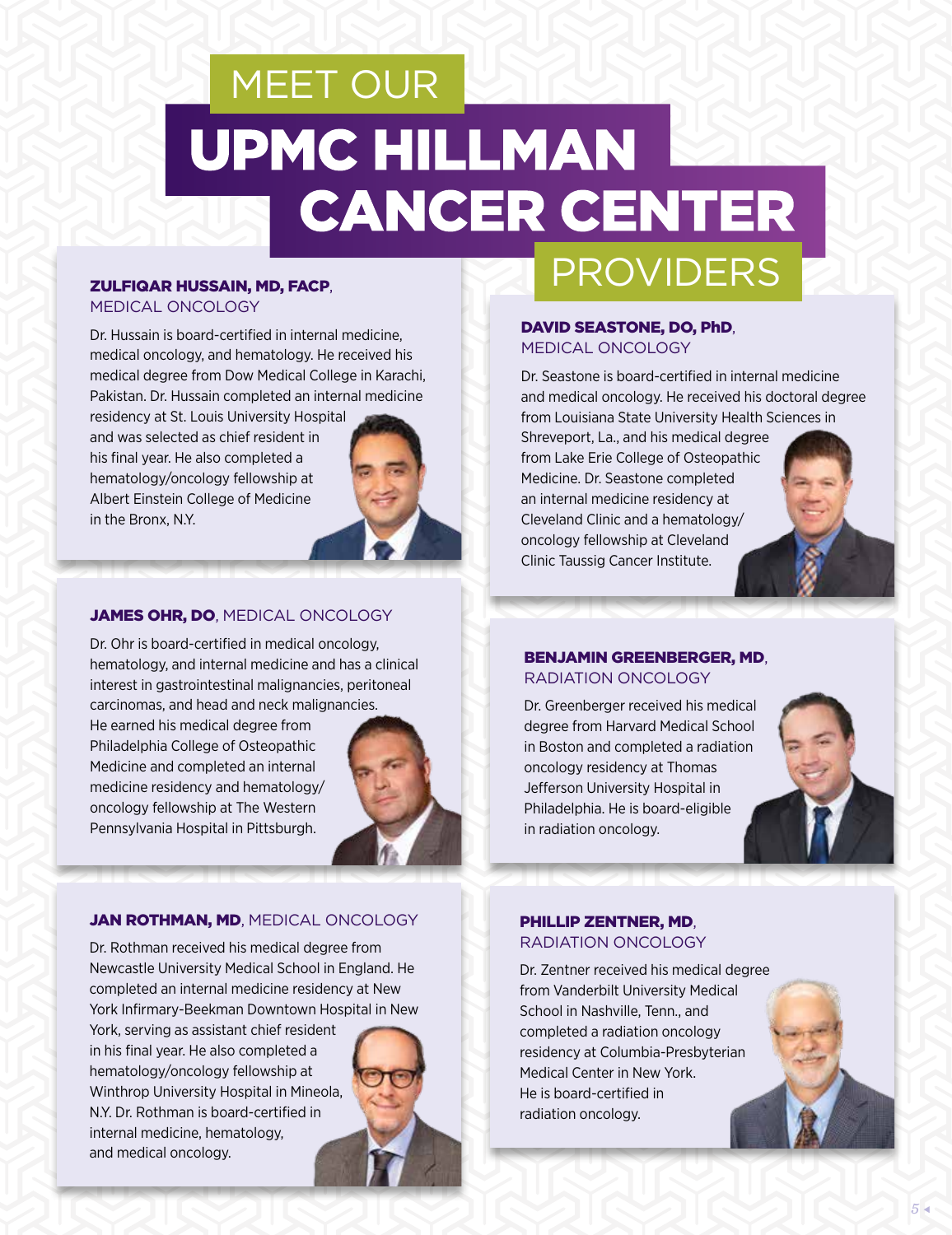# HIGH RISK BREAST CANCER —

A comprehensive approach for care

66 This comprehensive program provides women who are at high risk for breast cancer with a greater peace of mind through increased surveillance for early identification of breast cancers. 99

— Mona Janfaza, MD

UPMC Hamot's High Risk Breast Program provides a specialized level of care for women at higher-thanaverage risk for developing breast cancer in their lifetime.

"By identifying women who are at higher risk and by increasing surveillance, recommending supplemental imaging, and referring for genetic testing, we're able to diagnose breast cancer at an earlier stage and optimize outcomes for patients," says **Mona Janfaza, MD**, a breast surgeon with Bayview Breast Care at UPMC Hamot.

#### **Who is at high risk for breast cancer?**

The UPMC Hamot High Risk Breast Program uses breast risk model algorithms to assess personal, genetic, environmental, and lifestyle factors to provide an estimate of a woman's likelihood of developing breast cancer in the next five years and in her lifetime.

The average lifetime risk of breast cancer in women is 12.9%. Women whose lifetime risk is estimated to be greater than 20% are considered to be at high risk.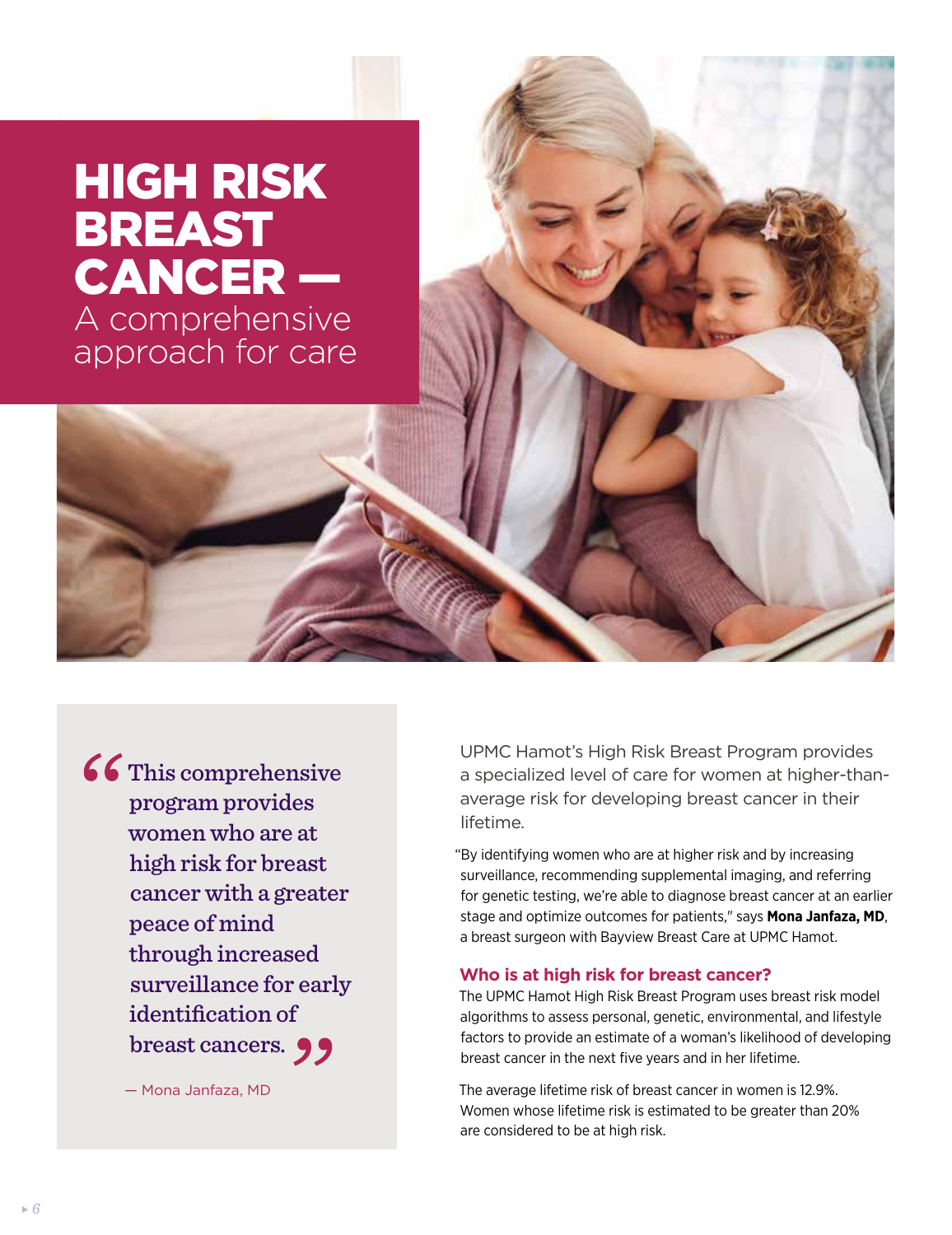# AVERAGE RISK OF BREAST CANCER IN WOMEN = **1 in 8**

**Some factors that increase a woman's risk include:** 

#### Age

Breast cancer diagnosis in a first or second degree relative under the age of 50

Known genetic mutation affecting susceptibility

Ashkenazi Jewish ancestry

Previous chest radiation therapy

Diagnosis of other atypical breast tissue

#### **What can patients expect during their first visit?**

Patients will be asked about their personal and family health history. They should come to their first appointment with as much information as possible about their family's cancer history, including the type of cancer and age at diagnosis.

Along with this history and a physical exam, a telemedicine consult may also be set up with the genetic counseling team. With all of this information, the center will use the risk model algorithm to determine the patient's personal risk level.

#### **How will care change for patients at high risk?**

Standard guidelines for breast cancer screening include one physical exam and one mammogram each year. For women at high risk, the American College of Radiology recommendations include the standard annual mammogram in addition to annual MRI imaging and two physical exams per year.

Breast MRI imaging is the most sensitive test available for breast cancer diagnosis, especially for women with dense breast tissue. However, according to breast radiologist **R. Scott Kamenski, MD**, some types of cancer are more accurately diagnosed with a mammogram. "The goal is to identify cancers as early as possible, while they are still small and before they spread to the lymph nodes. The combination of the two types of imaging results in very accurate, early diagnosis of cancers."

The combination of mammogram and breast MRI imaging has been very successful in the early and accurate diagnosis of breast cancers. **99** 

— R. Scott Kamenski, MD

#### **How can acupuncture help cancer patients?**

Bayview Breast Care at UPMC Hamot now offers acupuncture to relieve the side effects of traditional cancer treatments for patients with any type of cancer.

"Acupuncture is a holistic option to make cancer treatments more tolerable and help make sure patients continue to receive their treatments. We help you get closer to your old life," says **Emily Nagurney, CRNP**, board-certified and state-licensed acupuncturist.

Each appointment lasts approximately an hour. After discussing goals for treatment, the acupuncturist inserts very fine needles in therapeutic areas on the patient's body and the patient spends about 20 minutes resting on a massage table. Most people leave sessions feeling very relaxed after the spa-like experience.

UPMC HAMOT HIGH RISK BREAST PROGRAM

**Bayview Breast Care at UPMC Hamot**  300 State St., Suite 107, Erie, PA 16507

For more information or to make an appointment, call **814-877-3900** or visit **[UPMCHamot.org/BreastHealth](http://UPMCHamot.org/BreastHealth)**. To schedule a mammogram at UPMC Hamot, call **814-877-6123**.